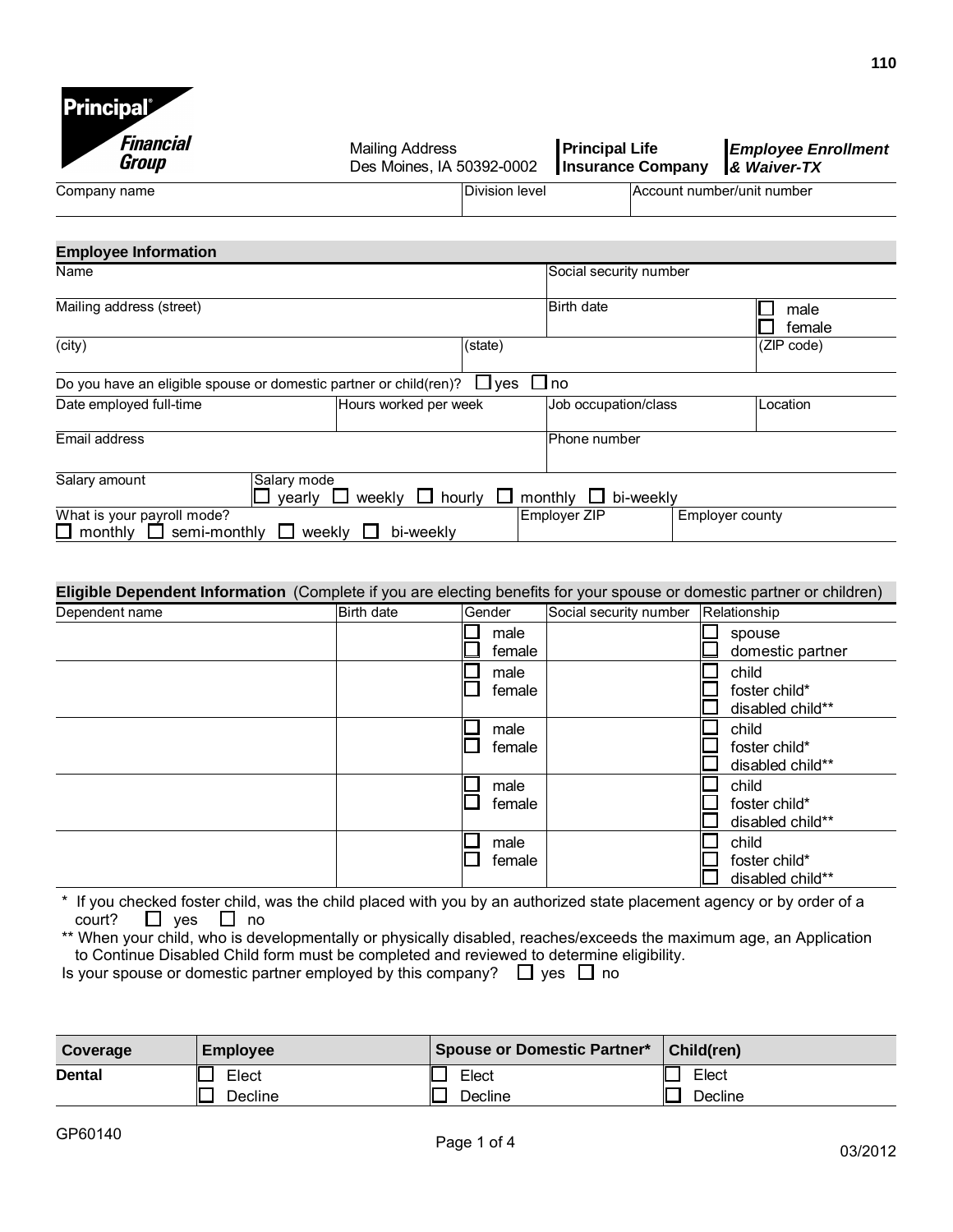|                                                                                                                                                                                                                                             | dependents) with a prior carrier? $\Box$ yes $\Box$ no | In the past 12 months, have you, the applicant, had continuous group orthodontia coverage (for yourself and/or your |            |                        |
|---------------------------------------------------------------------------------------------------------------------------------------------------------------------------------------------------------------------------------------------|--------------------------------------------------------|---------------------------------------------------------------------------------------------------------------------|------------|------------------------|
| <b>Vision</b>                                                                                                                                                                                                                               | Elect<br>Decline                                       | Elect<br>Decline                                                                                                    |            | Elect<br>Decline       |
| Group<br><b>Term Life</b>                                                                                                                                                                                                                   | Elect<br>Decline                                       | Elect<br>Decline                                                                                                    |            | Elect<br>Decline       |
| <b>Voluntary</b><br><b>Term Life</b>                                                                                                                                                                                                        | Elect<br>Decline<br>\$                                 | Elect<br>Decline<br>\$                                                                                              | \$         | Elect<br>Decline       |
| <b>Short Term</b><br><b>Disability</b>                                                                                                                                                                                                      | Elect<br>Decline                                       |                                                                                                                     |            |                        |
| <b>Long Term</b><br><b>Disability</b>                                                                                                                                                                                                       | Elect<br>Decline                                       |                                                                                                                     |            |                        |
| <b>Critical</b><br><b>Illness</b>                                                                                                                                                                                                           | Elect<br>Decline<br>\$                                 | Elect<br>Decline<br>\$                                                                                              |            | Elect<br>Decline       |
| Addendum (GP60480).                                                                                                                                                                                                                         |                                                        | If enrolling a Domestic Partner, please attach a separate Declaration of Domestic Partnership/Enrollment Form       |            |                        |
|                                                                                                                                                                                                                                             |                                                        |                                                                                                                     |            |                        |
|                                                                                                                                                                                                                                             |                                                        |                                                                                                                     |            |                        |
|                                                                                                                                                                                                                                             |                                                        | Has any person used nicotine products (including cigarette, pipe, cigar or chewing tobacco) in the past 12 months?  |            |                        |
|                                                                                                                                                                                                                                             |                                                        | Spouse or domestic partner: $\Box$ yes $\Box$ no                                                                    |            |                        |
|                                                                                                                                                                                                                                             |                                                        | Group Term Life Beneficiary Designation (Complete if covered for group term life coverage.)                         |            |                        |
|                                                                                                                                                                                                                                             |                                                        | All primary and contingent beneficiaries, whether adults or minors, should be included in the beneficiary           |            |                        |
|                                                                                                                                                                                                                                             |                                                        |                                                                                                                     |            |                        |
|                                                                                                                                                                                                                                             |                                                        |                                                                                                                     | Percentage | Relationship           |
|                                                                                                                                                                                                                                             |                                                        |                                                                                                                     |            | Social security number |
|                                                                                                                                                                                                                                             |                                                        |                                                                                                                     | Percentage | Relationship           |
|                                                                                                                                                                                                                                             |                                                        |                                                                                                                     |            | Social security number |
|                                                                                                                                                                                                                                             |                                                        |                                                                                                                     | Percentage | Relationship           |
|                                                                                                                                                                                                                                             |                                                        |                                                                                                                     |            | Social security number |
|                                                                                                                                                                                                                                             |                                                        |                                                                                                                     |            |                        |
| <b>Nicotine Products</b><br>Employee: $\Box$ yes $\Box$ no<br>designation below.<br><b>Primary Beneficiaries:</b><br>Name<br><b>Address</b><br>Name<br><b>Address</b><br>Name<br><b>Address</b><br><b>Contingent Beneficiaries:</b><br>Name |                                                        |                                                                                                                     | Percentage | Relationship           |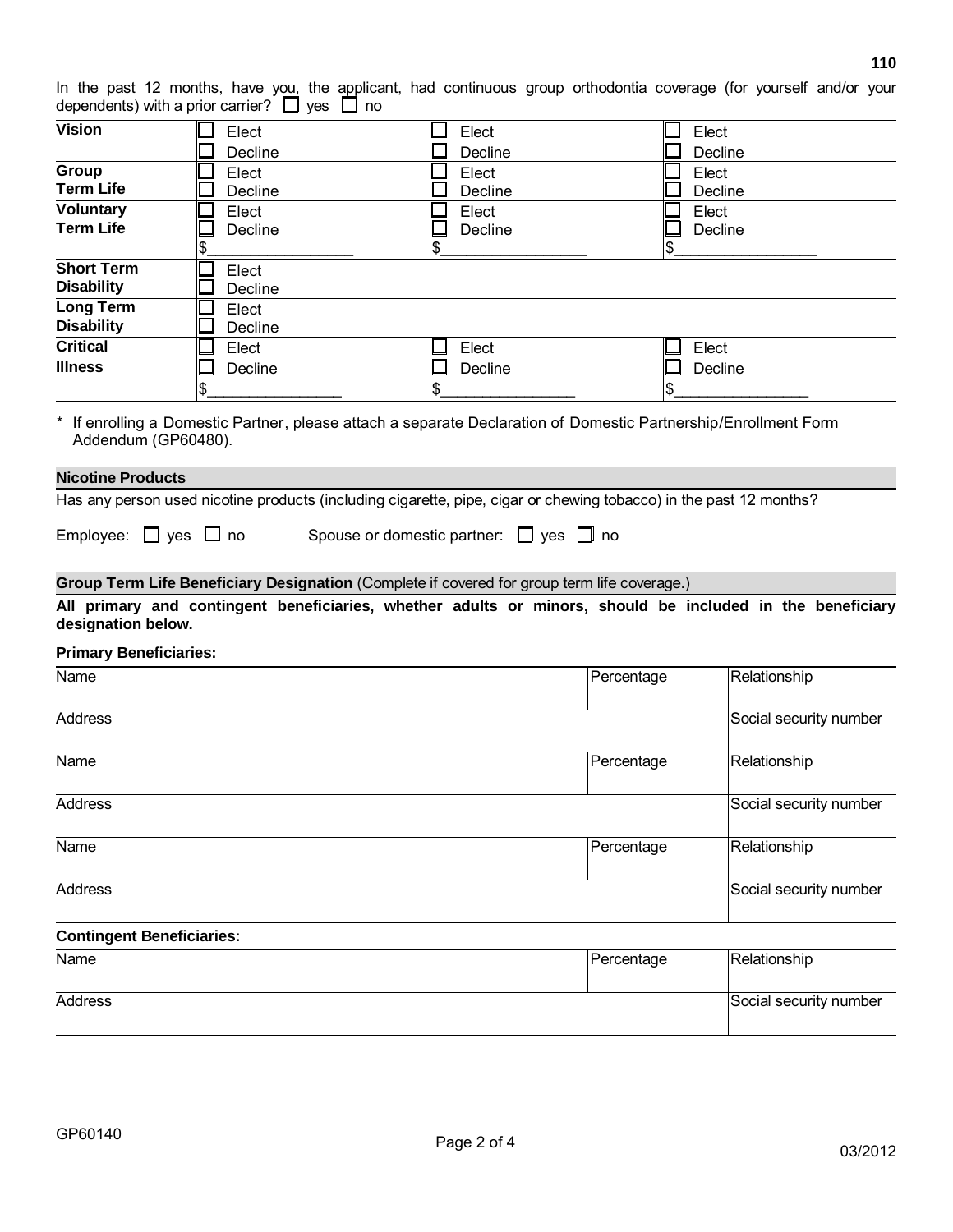|         |            | 110                    |
|---------|------------|------------------------|
| Name    | Percentage | Relationship           |
| Address |            | Social security number |

**Voluntary Term Life Beneficiary Designation** (Complete if covered for voluntary term life coverage. If you want to use **Voluntary Term Life Beneficiary Designation** (Complete if covered for voluntary term life coverage. If you want to use<br>the same beneficiary designation as indicated for group term life coverage above, write "same as above Voluntary Term Life Benefithe same beneficiary designeeristic<br>beneficiary section below.)<br>All primary and continuer the same beneficiary designation as indicated for group term life coverage above, write "same as above" in the<br>beneficiary section below.)<br>All primary and contingent beneficiaries, whether adults or minors, should be inclu

beneficiary section be<br><mark>All primary and co</mark><br>designation below. All primary and contingent beneficiaries, whether adults or minors, should be included in the beneficiary<br>designation below.<br>Primary Beneficiaries:

| <b>Primary Beneficiaries:</b>    |                                            |                        |
|----------------------------------|--------------------------------------------|------------------------|
| Name                             | Percentage                                 | Relationship           |
| <b>Address</b>                   |                                            | Social security number |
| Name                             | Percentage                                 | Relationship           |
| <b>Address</b>                   |                                            | Social security number |
| Name                             | Percentage                                 | Relationship           |
| <b>Address</b>                   |                                            | Social security number |
| <b>Contingent Beneficiaries:</b> |                                            |                        |
| $\blacksquare$                   | $\overline{a}$ . The set of $\overline{a}$ | <b>PULLER</b>          |

| <b>Contingent Beneficiaries:</b> |  |  |
|----------------------------------|--|--|
| Name                             |  |  |

| <b>Contingent Beneficiaries:</b> |            |                        |
|----------------------------------|------------|------------------------|
| Name                             | Percentage | Relationship           |
| Address                          |            | Social security number |
| Name                             | Percentage | Relationship           |
| Address                          |            | Social security number |

The right to make future changes is reserved by the employee. If two or more beneficiaries are named, the proceeds shall be paid to the named beneficiaries, or to the survivor or survivors, in equal shares, unless specified otherwise.

If any beneficiary is designated as trustee, it is understood and agreed that Principal Life Insurance Company shall not be a party to nor bound by the conditions of any trust and payment of the net proceeds of said policy on the death of the insured to the then designated beneficiary shall be a complete discharge as to Principal Life .

If you have designated a minor child(ren) as your beneficiary, you must complete the Uniform Transfers to Minors Act form.

NOTE: You are covered by both group term life and voluntary term life coverage and if you only indicate a beneficiary designation for one of these, the facility of payment provision in the group policy will be used to determine how proceeds will be paid for the other coverage.